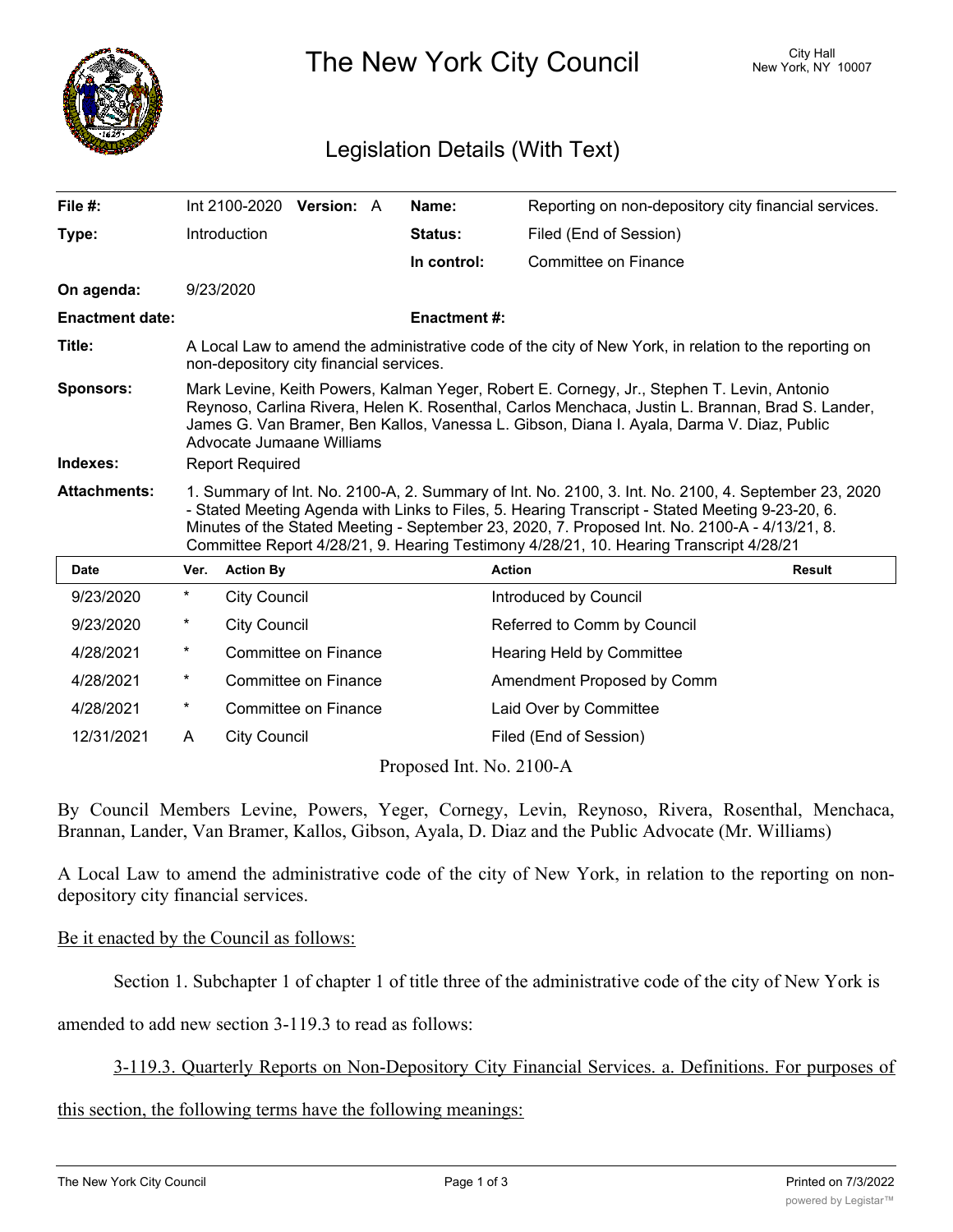## **File #:** Int 2100-2020, **Version:** A

City Bond. The term "city bond" means the city's general obligation bonds, the general obligation, taxlien-asset-backed, appropriation-backed, revenue-backed, and legal-settlement-backed bonds of the city, its component units, and state instrumentalities whose accounts are subject to the supervision and audit of the city comptroller.

City Note. The term "city note" means the city's short term debts in the form of tax anticipation notes, bond anticipation notes, and revenue anticipation notes as authorized by section 266 of the charter.

Component Unit. The term "component unit" means a financial reporting entity that is a legally separate organization from the city but for which the city is financially accountable.

Financial Institution. The term "financial institution" means a bank, savings and loan association, thrift, credit union, investment company, mortgage banker, mortgage broker, trust company, savings bank, securities broker, municipal securities broker, securities dealer, municipal securities dealer, securities underwriter, municipal securities underwriter, investment trust, bank holding company, finance company or financial services holding company.

Non-Depository City Financial Services. The term "non-depository city financial services" means all financial services provided to the city by financial institutions, including payroll, lockbox, advisory, management, bond underwriting services, but excluding depository services at financial institutions designated by the city banking commission.

b. Reports Required. Beginning no later than January 31, 2022, and no later than the last day of the month following each calendar quarter thereafter, the director of management and budget shall post on the office of management and budget's website and submit to the speaker of the council a report regarding use of non-depository city financial services provided by financial institutions that includes, at a minimum, the following information for the immediately-preceding quarter:

1. end of quarter balances, quarterly fees, and quarterly returns on any money market account holding city funds;